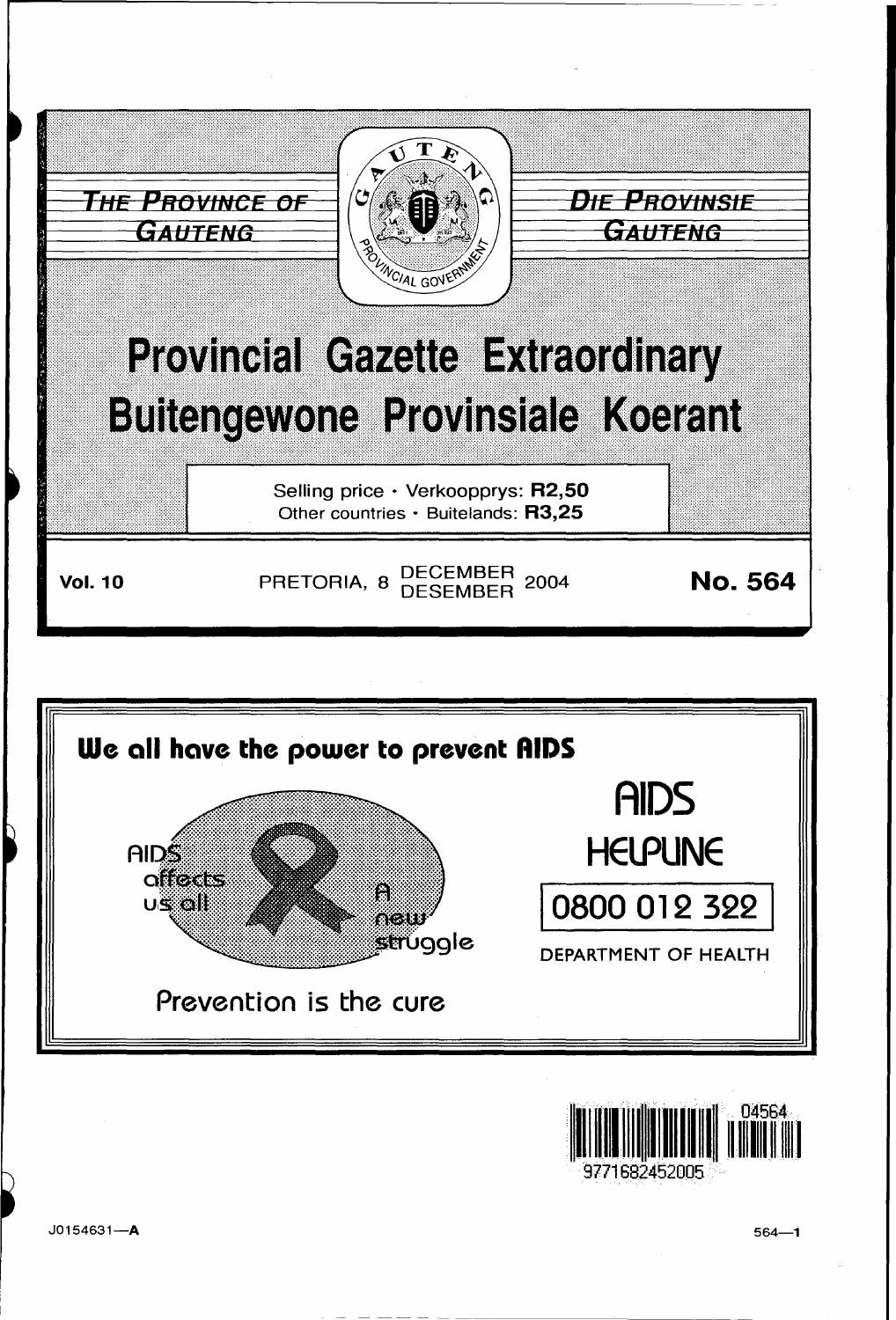$\label{eq:2} \frac{1}{\sqrt{2}}\sum_{i=1}^n \frac{1}{\sqrt{2\pi}}\sum_{i=1}^n \frac{1}{\sqrt{2\pi}}\sum_{i=1}^n \frac{1}{\sqrt{2\pi}}\sum_{i=1}^n \frac{1}{\sqrt{2\pi}}\sum_{i=1}^n \frac{1}{\sqrt{2\pi}}\sum_{i=1}^n \frac{1}{\sqrt{2\pi}}\sum_{i=1}^n \frac{1}{\sqrt{2\pi}}\sum_{i=1}^n \frac{1}{\sqrt{2\pi}}\sum_{i=1}^n \frac{1}{\sqrt{2\pi}}\sum_{i=1}^n \frac{1}{$ 

 $\bar{\mathcal{A}}$ 

 $\hat{\boldsymbol{\beta}}$ 

 $\bar{z}$ 

## **CONTENTS • INHOUD**

| No. |                                                                                                                             | Page<br>No. | Gazette<br>No. |
|-----|-----------------------------------------------------------------------------------------------------------------------------|-------------|----------------|
|     | <b>GENERAL NOTICE</b>                                                                                                       |             |                |
|     | 249 - National Road Traffic Act (93/1996): and Road Traffic Act (29/1989): Registration of testing station and authority to |             |                |

4249 National Road Traffic Act (93/1996): and Road Traffic Act (29/1989): Registration of testing station and authority to appoint exameners of vehicles ................................................................................................................................... .. 3 564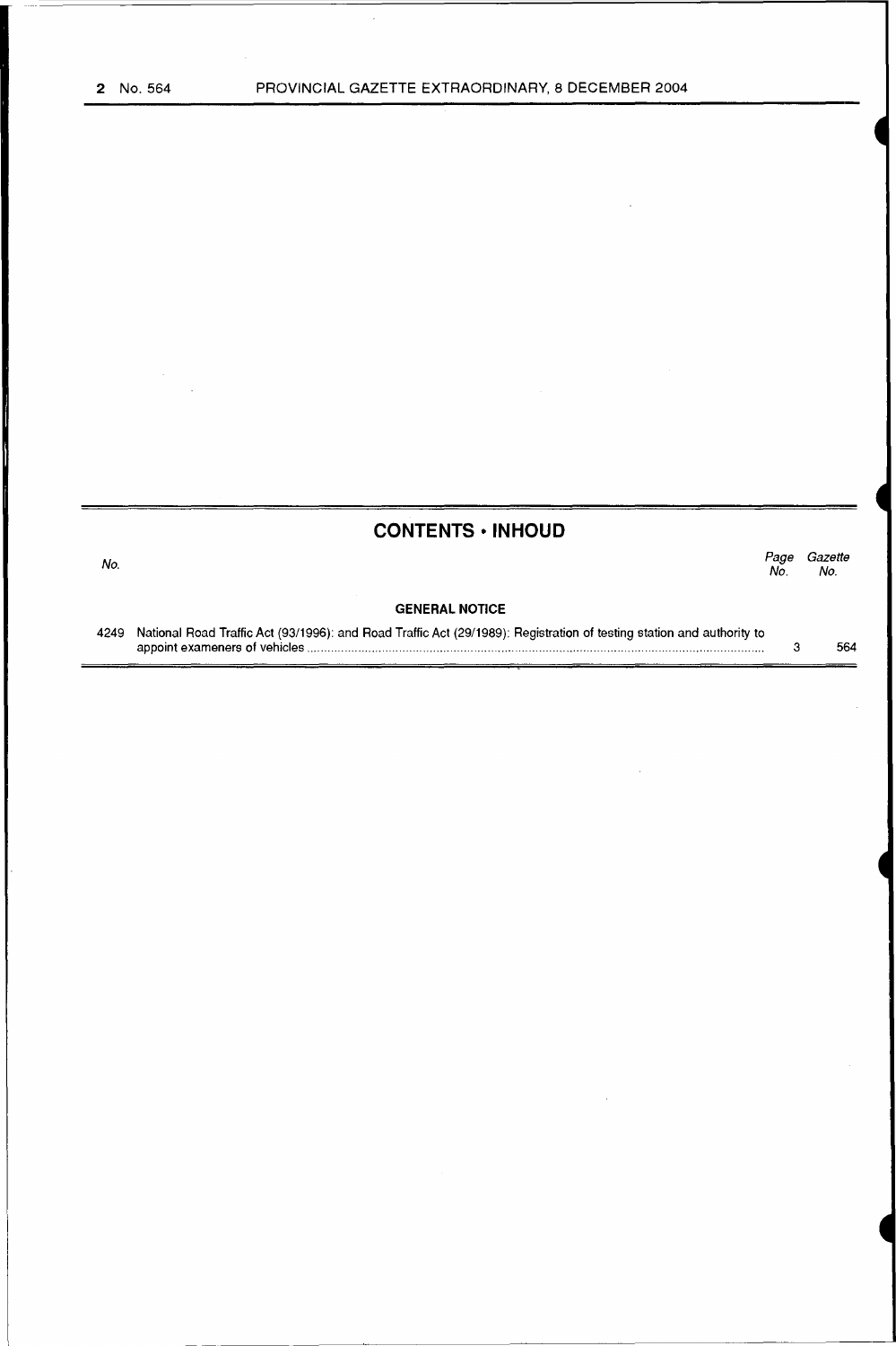## **GENERAL NOTICE**

## **NOTICE 4249 OF 2004**

NATIONAL ROAD TRAFFIC ACT 1996 (ACT NO. 93 OF 1996) AND ROADTRAFFIC ACT, 1989 (ACT NO 29 OF 1989)

NOTICE OF REGISTRATION OF TESTING STATION (SECTION 39) AND AUTHORITY TO APPOINT EXAMINERS OF VEHICLES (SECTION 3(1)(e)OF THE ROAD TRAFFIC ACT 1989)

I, Sarel Johannes van Deventer, (Acting) Manager (Vehicle and Driver Licencing) authorized under section 91 of the Road Traffic Act, 1996, (Act No. 93 of 1996)-

- (1) hereby give notice in tenns of section 39 of the Road Traffic Act, 1996, of the registration of Alumini Auto Glass cc t/a Safe Drive testing station, with infrastructure number 49512CWV, as B-Grade testing station; and
- (2) hereby detennine under section 3(1 )(e) of the Road Traffic Act, 1996, Alumini Auto Glass cc t/a Safe Drive testing station, with infrastructure number 49512CWV to be an authority which may appoint a person as an examiner of vehicles, on condition that-
	- (a) such a person has obtained a diploma in the examination for examiners of vehicles at a centre approved by the Minister of Transport; and
	- (b) appointment takes place subject to the condition that vehicles may only be examined at Alumini Auto Glass cc t/a Safe Drive testing station

## **KENNISGEWING 4249 VAN 2004**

NASIONALE PADVERKEERSWET, 1996 (WET NO. 93 VAN 1996) EN PADVERKEERSWET, 1989 (WET NO 29 VAN 1989

KENNJSGEWING VAN REGISTRASIE VAN TOETSSTASIE (ARTIKEL 39) EN MAGTIGING OM ONDERSOEKERS VAN VOERTUIE AAN TE STEL (ARTIKEL 3(1 )(e) PADVERKEERSWET 1996)

Ek. Sarel Johannes van Deventer, (Waamemende) Bestuurder (Voertuig en Bestuurder Lisensies), ingevolge artikel 91 van die Padverkeerswet, 1996 (Wet No. 93 van 1996), gemagtig,-

- (I) gee hiermee, ingevolge artikel 39 van die Padverkeerswet, 1996, kennis van die registrasie van Alumini Auto Glass cc t/a Safe Drive toetsstasie, met infrastruktuurnommer 49512CWV, as 'n B-graad toetsstasie; en
- (2) bepaal hiermee kragtens artikel 3(1)(e) van die Padverkeerswet, 1989, dat Alumini Auto Glass cc t/a Safe Drive toetsstasie, met infrastruktuumommcr 495 I2CWV 'n instansie is wat 'n persoon as 'n ondersoeker van voertuie kan aanstel, op voorwaarde dat -
	- (a) so 'n persoon 'n diploma in die eksamen vir ondersoekers van voertuie by 'n sentrum wat deur die Minister van Vervoer goedgekeur is, verwerf het; en
	- (b) aanstelling geskied onderworpe aan die voorwaarde dat voertuie slegs by Alumini Auto Glass cc t/a Safe Drive toetsstasie, ondersoek mag word.